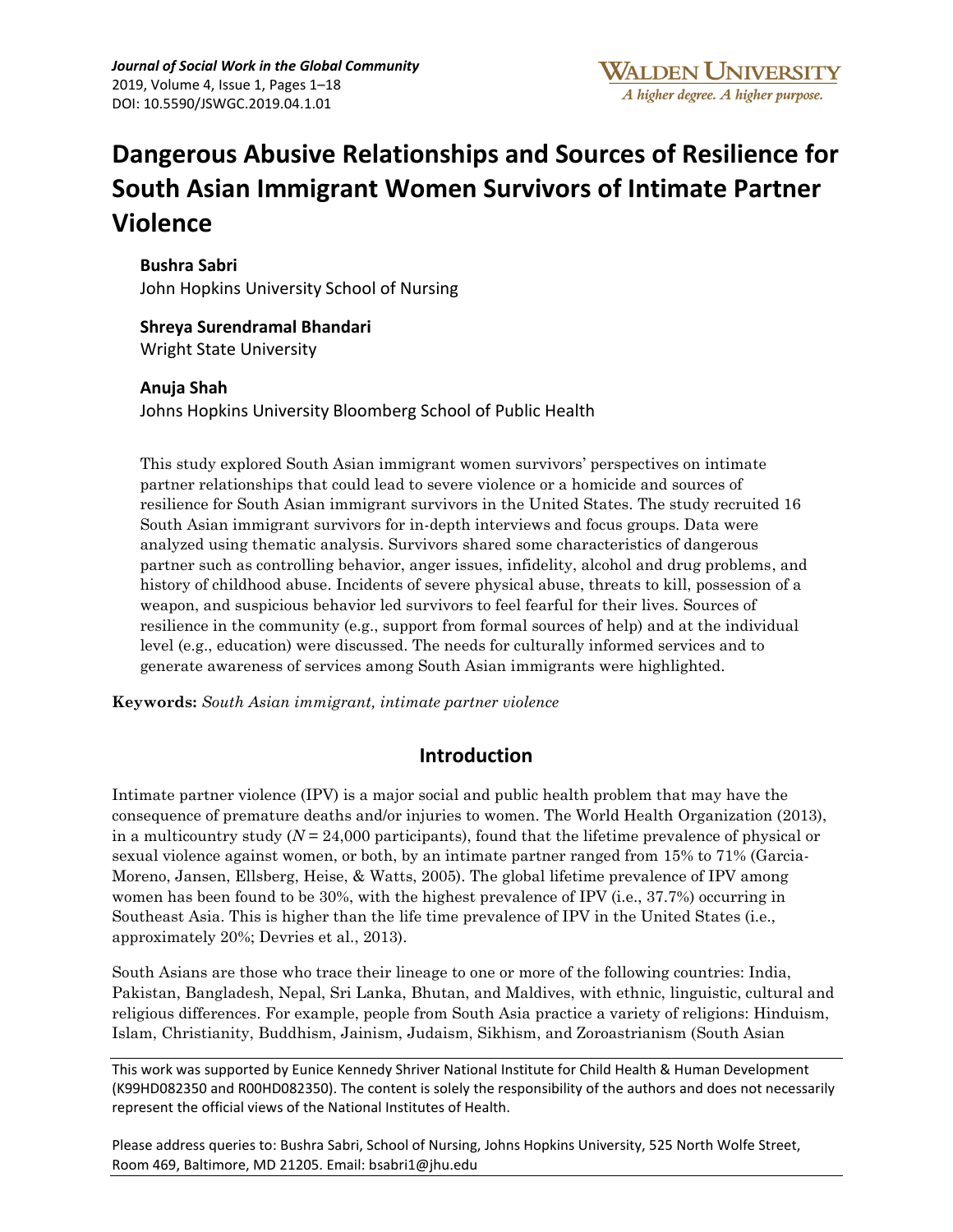Americans Leading Together, 2017). The majority of India's population identifies with Hinduism (about 80%), the second largest group practices Islam (14%), followed by Christianity (2.5%), and Sikhism, Jainism, Buddhism, and Zoroastrianism (less than 1% each). Bangladesh and Pakistan are Muslim-majority countries with over 90% of their population practicing Islam and the second largest group practicing Hinduism. Sri Lanka has close to 70% individuals who identify as Buddhists, and the second largest group identifies as Hindus (Pew Research Center, 2012).

The South Asians are termed the *model minority* because they have had rapid financial and social success in the United States. Moreover, cultural values of family harmony and solidarity in the private sphere make them seem to be socially stable to outsiders. Hence, the mainstream community in the United States labels the Asians, in general, and South Asians, in particular, the *model minority* (Abraham, 2000). This model minority status can lead to the belief that IPV is not common among South Asian communities. However, research among South Asian women in the United States shows that the rates of IPV are as high as 40% for physical and sexual abuse and about 50% if emotional/psychological abuse is also included (Mahapatra, 2012; Raj & Silverman, 2002). Thus, IPV disproportionately affects South Asian women in the United States. Along with the high rates of IPV, is the shame and stigma attached to disclosure of abuse along with maintaining the label of *model minority* (Dasgupta, 2000; Jordan & Bhandari, 2016). With a current South Asian population of 3.4 to 5 million (Pew Research Center, 2017; U.S. Census Bureau, 2010) and with high rates of IPV (Mahapatra, 2012; Raj & Silverman, 2002), helping professionals like social workers and health care professionals are more likely to come in contact with South Asian women in abusive relationships.

Especially among the South Asians, cultural values and norms place women at risk for IPV. Patriarchal values and rigid gender norms have been extensively documented as salient to the South Asian culture (Dasgupta & Warrier, 1996; Dasgupta, 2000; Sabri, 2014). Within the South Asian cultural context, women are often defined by their roles as daughters, wives, and mothers (Dasgupta, 2000). Additionally, the ideal South Asian woman is described as being chaste, virtuous, traditional, nurturing, controlled, and obedient (Bhattacharjee, 1992). Such patriarchal norms often result in large differences in gender roles and power within relationships (MacKinnon, 1983), which may serve to sanction male domination over women, including IPV (Adam & Schewe, 2007; Ahmad, Riaz, Barata, & Stewart, 2004). Alongside the cultural factors, there are several reasons that make South Asian women more vulnerable to IPV in the United States. These include but may not be limited to lack of social support, financial- and immigration-related dependency on the abuser, lack of knowledge about the laws in the United States (Bhandari & Sabri, 2018; Dasgupta, 2000; Kallivayalil, 2004).

Intimate partner homicide (IPH) is the extreme consequence of IPV, with foreign-born immigrant women being at high risk (Frye, Hosein, Waltermaurer, Blaney, & Wilt, 2005; Sabri, Campbell, & Messing, 2018). In an analysis of IPH in the United States during 2003–2013, immigrant women were found to be more likely than nonimmigrant women to be associated with IPV-related deaths (Sabri, Campbell, et al., 2018). Thus, research is needed on identifying at-risk women from IPH among diverse groups of immigrant women. A review of literature suggests researchers have paid little attention to IPH among Asian immigrants (Sabri, Campbell, & Dabby, 2016; Wu, 2009), and more specifically, among South Asian immigrants. Studies on Asian populations do not account for cultural differences among Asian populations, a very important contextual influence on IPV, including IPH (Sabri et al., 2016). Given the different dynamics of culture, religion and values; in the various subethnic groups, reports not disaggregated by region tell us little about homicides committed against women, most often that result in IPHs (Sabri et al., 2016).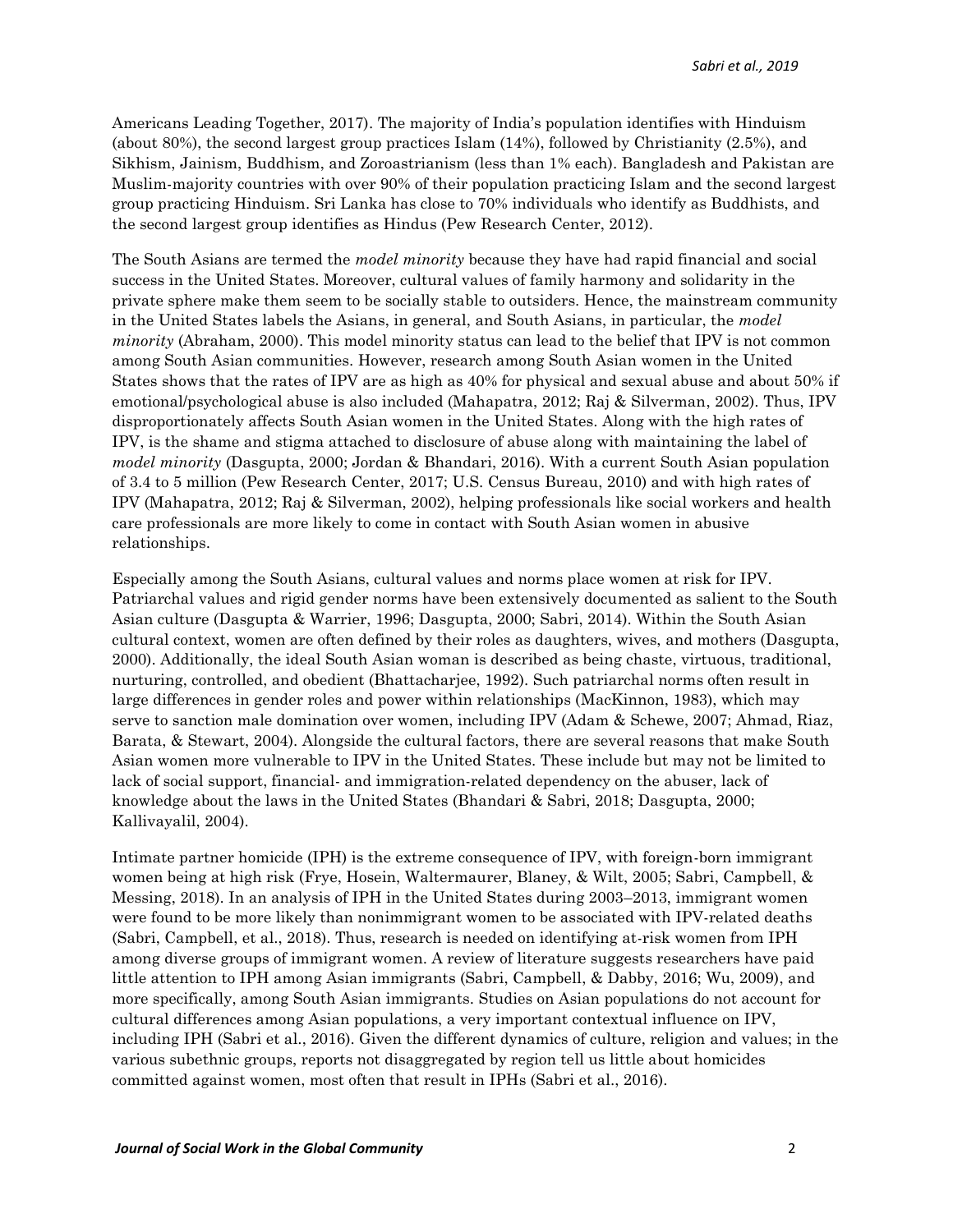*Sabri et al., 2019*

#### **Theoretical Framework**

South Asian women, similar to women from other immigrant groups, are at high risk of facing "triple jeopardy" related to their immigration status, minority race/ethnicity, and gender (Ahmad, Rai, Petrovic, Erickson & Stewart, 2013). Triple jeopardy in the context of South Asian immigrant women is struggle with the new system of the United States, economic hurdles and lack of social support. The lack of social support due to the "newness" of being a foreign country is intertwined with "ethnic minority" status (George & Ramkissoon, 1998; Grewal, Bottorff, & Hilton, 2005). This is further complicated with the collectivist South Asian culture, where familial needs gain precedence over individual needs, so women are expected to play the role of caregivers and be involved in household chores over enhancing career aspirations. Thus, immigration into a new country, struggle with the socioeconomic status and lack of social support along with minority ethnicity and the rigid gender norms make South Asian immigrant women vulnerable to abuse in intimate relationships (Ahmad et al., 2004; Ayyub 2000; Dasgupta 2000; Raj & Silverman, 2002; Raj, Silverman, McCleary-Sills, & Liu, 2005).

In spite of the barriers, research thus far with abused South Asian immigrant women has shown that they are resilient (Abraham, 2000; Ahmad et al., 2013). Resilience is defined as "a dynamic process in which psychological, social, environmental and biological factors interact to enable an individual at any stage of life to develop, maintain, or regain their mental health despite exposure to adversity"(PreVAiL: Preventing Violence Across the Lifespan Research Network, n.d., Theme 2). This perspective of resiliency contextualizes the protective factors at the societal, community, interpersonal, and individual/survivor levels (Sabri, Nnawulezi, et al., 2018). For example, at individual level factors such as will power and determination can help address abuse, whereas at the interpersonal level family support, at the community level, resources such as South Asian women's IPV organizations and at the societal level, laws and regulations protecting survivors of IPV can protect women from risk of future violence (Ahmad et al., 2013; Sabri, Nnawulezi, et al., 2018). The resiliency perspective focuses on the strengths rather than deficits and highlights how the environment can have an effect on the lives of women facing IPV (Ahmad, Driver, McNally, Stewart, 2009).

The current study explores South Asian immigrant survivors' perspectives on dangerous abusive relationships and how they view safety resources from the perspective of intersection of triple jeopardy and resiliency. Among South Asian immigrant women, culturally specific risk factors for severe IPV or IPH could include pressure to stay in abusive relationships because of cultural emphasis on family reputation or honor, lack of family and in-laws' support, in-laws' instigation of violence, and dowry (money from the woman's family) demands (Sabri, Sanchez, & Campbell, 2015; Sabri, Simonet, & Campbell, 2018; Sabri, Nnawulezi, et al., 2018). Access and use of resources as well as effectiveness of those resources in addressing survivors' needs can serve a protective role. The resources that could protect South Asian survivors of IPV from negative impact of abusive relationships includes stronger prevention and intervention programs to identify and intervene with women at high risk for being killed (Sabri et al., 2015). This study, therefore, examined South Asian immigrant women's (a) perceptions of risk factors for homicides or severe violence in abusive relationships and (b) perspectives on sources of resilience for survivors' safety and well-being at the individual, interpersonal, and community levels. The findings could be used to inform culturally informed risk assessments and safety planning interventions for women at risk for being killed or seriously hurt in abusive relationships.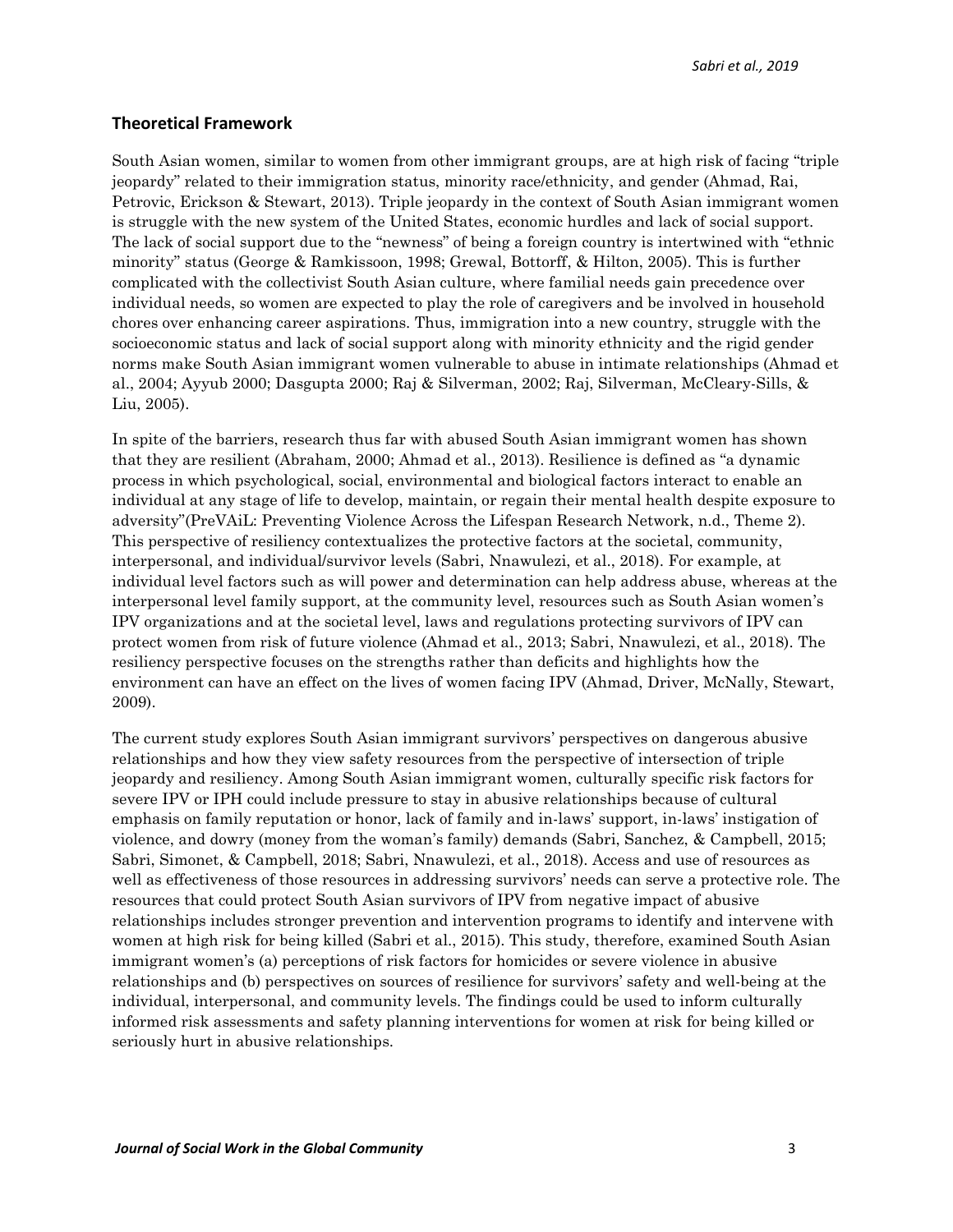# **Method**

Sixteen women were recruited from organizations serving South Asian IPV survivors using verbal and written invitations to participate and purposive and snowball sampling approaches. Women were eligible if they were English speaking, were above 18 years of age, were first- or secondgeneration immigrant women from South Asia, and had experienced IPV within the past 2 years. With the exception of two women who were second-generation immigrants, all women were foreignborn (88%,  $n = 14$ ). The countries of origin were India ( $n = 4$ ), Bangladesh ( $n = 4$ ), Pakistan ( $n = 7$ ), and Sri Lanka (*n* = 1). Women were recruited from four regions of the United States: Maryland, Virginia, New York, and Washington, DC. We conducted in-depth interviews (*n* = 16) and one focus group  $(n = 5$  participants). Two different methods were used, with focus group used to identify group's perspectives on general questions (e.g., IPV prevention and intervention efforts for South Asian survivors in the United States) and in-depth interviews for more personal information on IPV experiences and deeper perspectives on issues that women may not have been comfortable discussing in a group setting. Five focus group participants, who expressed interest in participating in individual interviews, also participated in the in-depth interviews. Data collection concluded when it appeared we reached saturation and no new findings were emerging.

Women who consented to participate in the study were interviewed in their homes. The focus group was also held in one of the participants' home who did not live with the abuser. Data were collected using semistructured interview and focus group guides, as well as a demographic sheet and danger assessment instrument. A focus group is a useful method for gaining insight into participants' shared understanding of a phenomenon (Bloor, Frankland, Thomas, & Robson, 2001) and was therefore useful in identifying issues abused South Asian immigrant women face and their sources of resilience. The focus group guide included questions on factors related to IPV among South Asian immigrant women in the United States, their perceived characteristics of dangerous abusive relationships, and South Asian immigrant women's needs for prevention and intervention services for IPV. The in-depth interview guide focused on women's own IPV experiences, situations when they feared their partner could be dangerous, their coping strategies, perceptions of dangerous abusive relationships, their needs for services and health concerns. Detailed field notes were used to record our thoughts and feelings towards the process and outcomes of the focus group and interview sessions.

The demographic sheet covered questions on women's background and characteristics such as age, country of origin and types of violence exposures. The Danger Assessment (Campbell et al., 2003) was used to assess for risk for future violence or a homicide by their intimate partner (20 items;  $\alpha$  = 0.83; range = −3–36). The Danger Assessment is a clinical and research instrument developed to assist women in assessing their danger of being murdered or seriously injured by their intimate partners (Campbell, Webster, & Glass, 2009). A weighted scoring system identified women at the following levels of danger: variable danger  $(\leq 8)$ , increased danger  $(8-13)$ , severe danger  $(14-17)$  and extreme danger  $(\geq 18)$ .

#### **Data Analysis**

Data were analyzed using a thematic analysis procedure (Braun & Clark, 2006). The analysis started with reading and rereading of the transcripts. This was followed by independent coding by two research team members to generate initial codes, search for themes, and group themes based on emerging patterns and similarities. In thematic analysis, the sample size is determined a priori (Ross, 2012). We planned for our sample size to be 15–20 women. We, however, continued data collection until data saturation occurred. In a study on sample-size needs to reach data saturation, a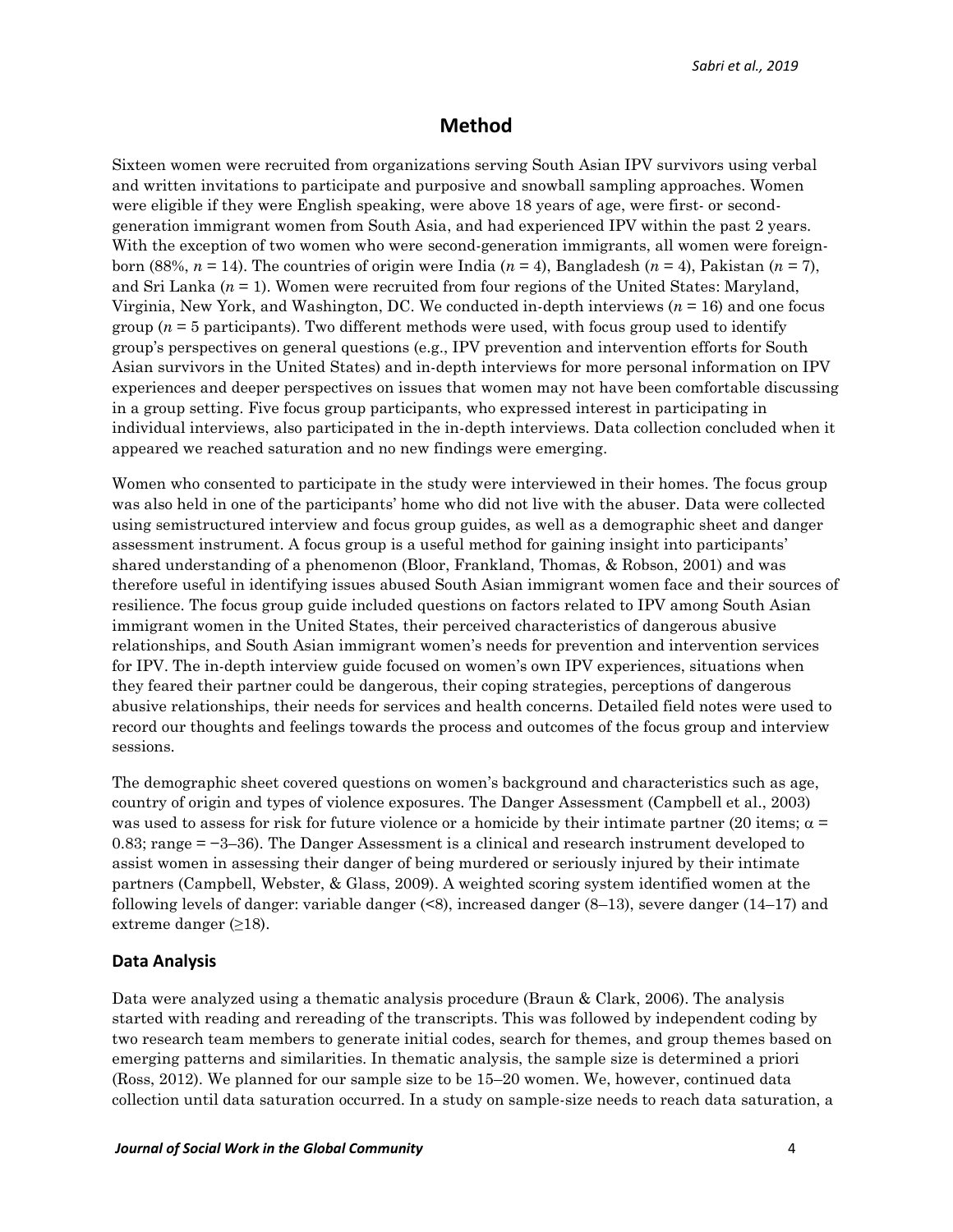sample size of fewer than 16 participants was found to be adequate for homogenous groups and 20 to 40 for heterogeneous groups (Hagaman & Wutich, 2017. Thematic analysis is a useful approach for data analysis when the sample size is determined beforehand (Ross, 2012; Sabri, Nnawulezi, et al., 2018).

Common methods to promote rigor include using multiple analysts to review findings, checking consistency across participants' data, and debriefing peers (Creswell & Miller, 2000). To ensure credibility of our findings, the two coders met at multiple time points to discuss and compare generated codes and themes and to reconcile any discrepancies. Our approaches of analytical triangulation, regular debriefing sessions among the team members and detailed notes of thoughts and experiences during the process were used to promote rigor and trustworthiness. The frequency of participant responses was tallied, and prevalent codes were used to form themes and subthemes such as perceived risk factors for homicide or severe IPV, and sources of resilience at the community (e.g., legal system, police, victim serving agencies) and individual (e.g., education and awareness) levels. Pseudonyms were used to present the participants' quotes.

## **Results**

#### **Sample Characteristics**

Women ranged in age from 31 to 48 years (*M* = 38, *SD* = 5.30). Except for the two second-generation immigrants, all women had been in the United States for an average of 13 years *(SD =* 6.45; range = 4–23 years). Most of them were separated or divorced (*n* = 11). Five were still married and living with their abusive husbands. The majority of the women were educated and completed college  $(62.5\%, n=10)$  or some college  $(12.5\%, n=2)$  and were employed  $(75\%, n=12)$ . The most common IPV experiences reported by women survivors were both physical and psychological abuse (87.5%, *n* = 14). A large proportion of physically abused survivors also reported sexual abuse (78.6%, *n* = 11). Almost half of the survivors reported severe physical abuse such as strangulation (50%, *n* = 8). More than half  $(66.7\%, n = 10)$  reported that there was increase in severity or frequency of physical violence within the past year. Approximately 80% (*n* = 12) of South Asian women were found to be in the extreme danger of IPH, based on their scores on the Danger Assessment.

#### **Qualitative Findings**

The survivor in-depth interviews presented specific perceptions of dangerous abusive relationships and provided insights into sources of resilience (Figure 1). Because in South Asian relationships, women's risk for IPH comes from both partner and the family, we analyzed characteristics of partners as well as families which placed survivors at risk. The themes that emerged from the interviews and analysis are as follows.

## *Perceptions of Characteristics and Behaviors in Abusive Relationships That Placed Women at Risk for IPH or Severe IPV*

These characteristics and behaviors were described at the partner level (i.e., anger control issues, history of childhood issues, two-faced personality, threats to kill, controlling behavior, severe physical abuse, stalking, and engagement in other deviant behaviors) and at the family level (i.e., lack of family support).

#### *Perspectives on Sources of Resilience That Could Promote Safety and Well-Being of Survivors*

These sources of resilience were identified at the community and the individual level. At the community level, the perceptions were shared regarding level of support from the formal sources of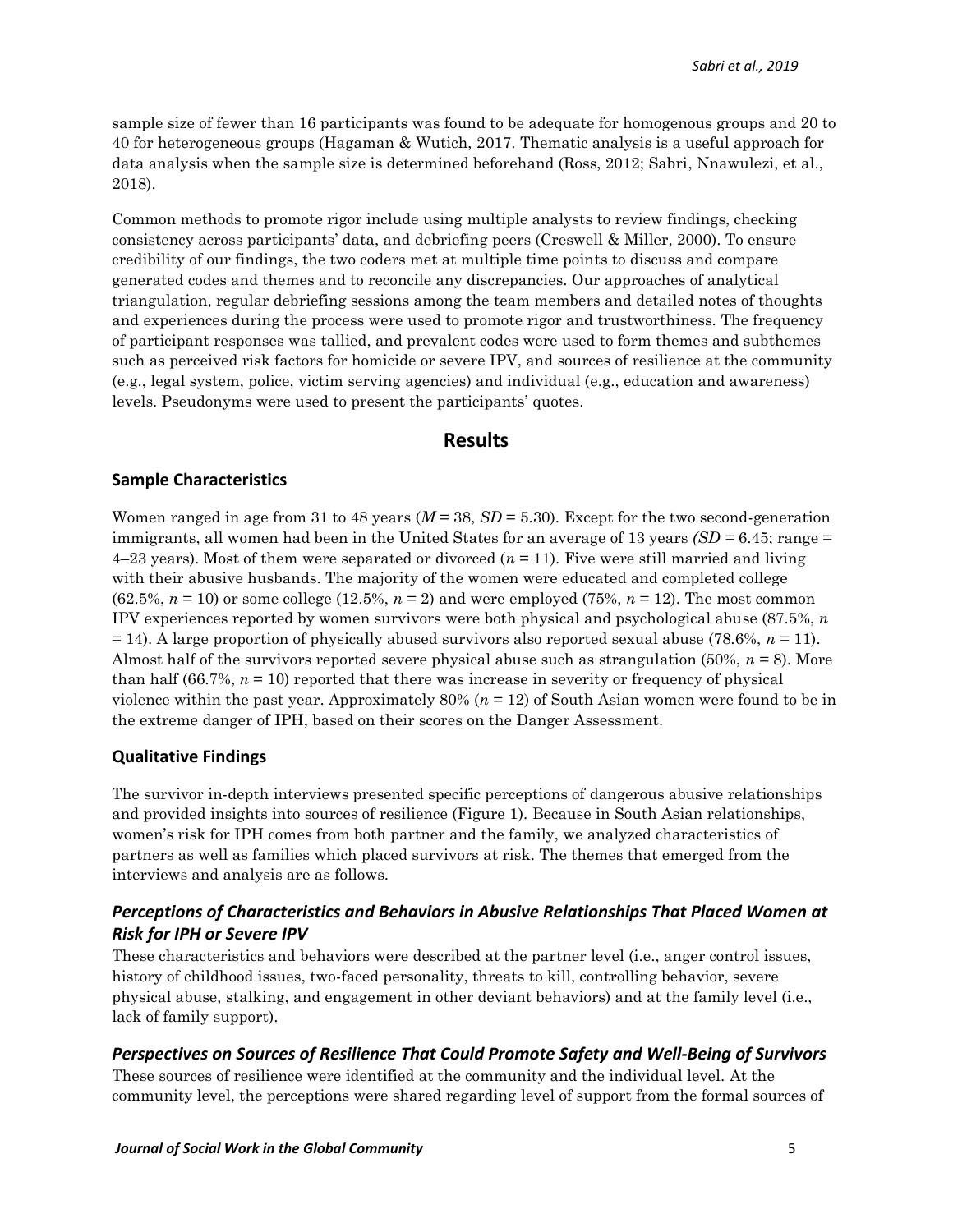help (e.g., police, therapist), availability of culturally informed services, and support from the members of the South Asian community. At the individual level, survivors shared their perspectives on the need for education and awareness of South Asian immigrant survivors of IPV, and needs to address their fear of losing support, and their mistrust of the system.

Participants are identified by a pseudonym and their country of origin, followed by their age to distinguish them from one another.



**Figure 1.** *Risk and Resilience Factors Related to Intimate Partner Violence (IPV) or Homicide*

# **Perceptions of Characteristics and Behaviors That Placed Women at Risk for IPH or Severe IPV in Relationships**

## *Characteristics and Behaviors of the Partner*

While some survivors felt that identifying a dangerous partner was difficult, others identified anger management issues, controlling behaviors, deviant behaviors, a history of childhood issues, two-faced personality, threats to kill, severe physical abuse, and stalking behaviors as distinguishable characteristics.

*Anger control issues.* Anger management issues were considered identifiers of a dangerous abuser. Divya described a dangerous abuser as someone who becomes aggressive during arguments if he does not get his way: "Very aggressive. Easily angered …when asked to compromise on something and given another option or whatever… being offended" (Divya, age 34, India). Hina described how her husband became angry for trivial reasons and found reasons to criticize her: "My husband is angry all the time: 'What do you do all day? Why are you not cooking nicely? Why you didn't do this?' He finds something wrong about me… whole day, whole week, every day" (Hina, unknown age, unknown country). Ramya indicated that her abuser's anger management issues came from

#### *Journal of Social Work in the Global Community* 6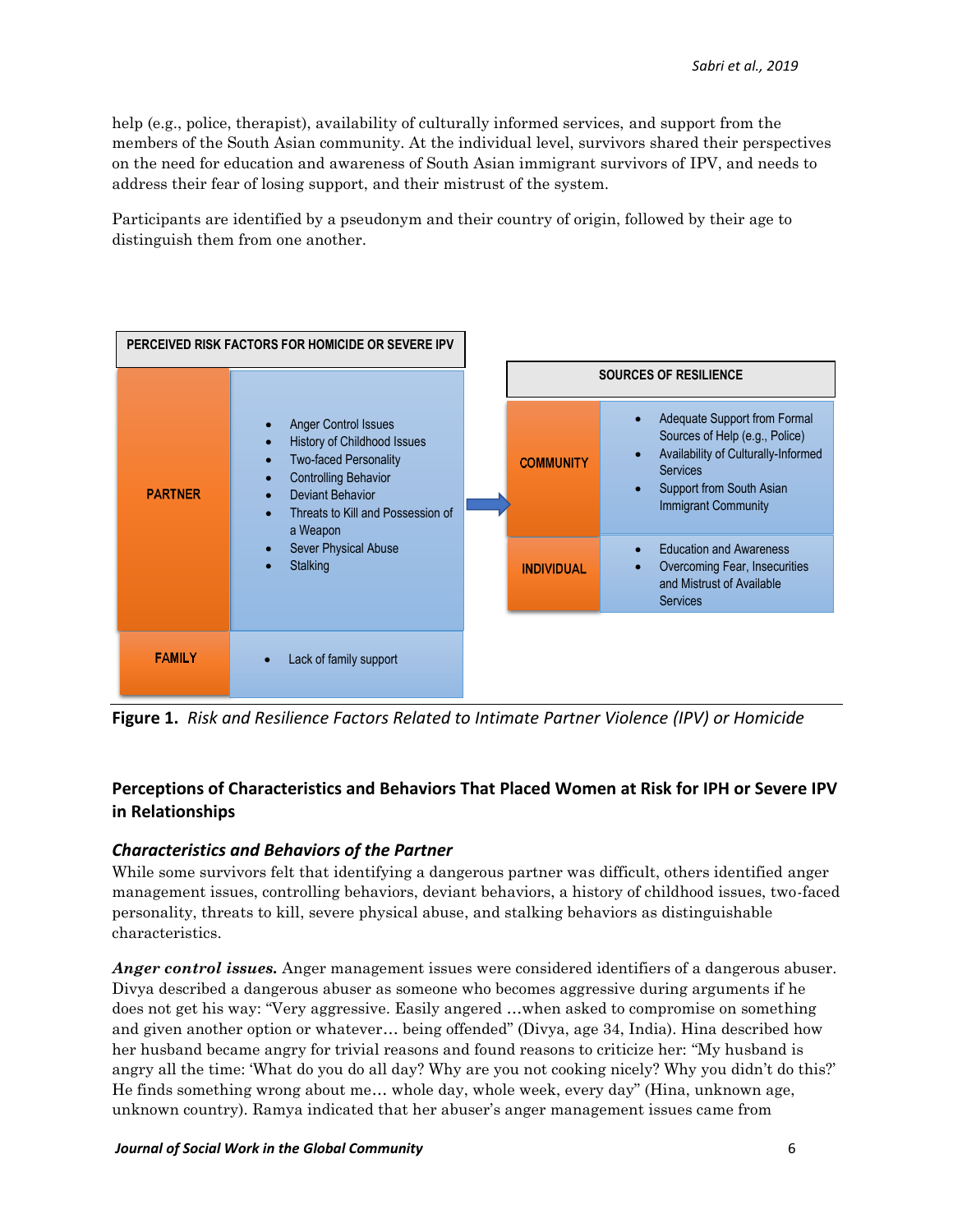childhood issues: "He cannot control anger… is violent. He had some problem with his past…when was a child, he had a problem. That's why he would try to kill his wife" (Ramya, age 36, India).

Inability to manage anger in public spaces was considered as an indicator of a dangerous abusive partner. Sonia shared that escalation in anger and verbal abuse from private to public areas was what suggested to her that she should take action to protect herself: "It just kept escalating you know from belittling to like belittling inside the house to belittling outside" (Sonia, age 37, United States). Divya described an incident where she had met a male friend outdoors to assist with an assignment. Her husband had placed a tracker in a car, followed her, and became angry in a public place:

He [male friend] just said "you need to calm down. There's nothing with us. You're just acting out on rage or something. let me explain to you." I came out because I felt like it was going to escalate because it's a public place so then he was about to hit me. (Divya, age 34, India)

Mariam feared for her life when her husband could not control his anger even at a religious site:

I kept shaking him saying, "Don't fight in front of the [religious figure] …. Stop it." Then it occurred to me. If the [religious figure] can't calm this guy down or he can't think straight in the holiest site where you're supposed to control yourself he's capable of any craziness so that's when I started getting nervous. (Mariam, age 41, Pakistan)

*History of childhood issues.* Some survivors described childhood issues, such as childhood abuse or lack of a significant male role model, as factors that may lead to abusive behavior in adulthood: "He had a problem with his childhood" (Ramya, age 36, India). Sumaiyya believed that her husband's controlling behavior and addiction came from his exposure to abuse and lack of a male role model in the family:

His family are all already abusive and I think he had a lot of issues. He was in to pornography addiction…because he has childhood issues and it was not resolved and the way his mom treated his father. His father was nothing more than a furniture in the house. He had no voice. He couldn't say anything. His mother and sister were running the show so…he didn't have a male figure and model... somebody who could help him become a man. So, he had a lot of insecurities himself and I think that's one reason the way he was trying to control me he would feel better about himself. (Sumaiya, age 31, Bangladesh)

Divya shared the impact of childhood abuse on violent behavior in adulthood: "Violence…I think was driven by his childhood. And him being without his father and growing up with his uncles and stuff where he was beaten. He could have gotten help" (Divya, age 34, India).

*Two-faced personality.* For some survivors, there is no recognizable characteristic of dangerous abusers. They present themselves in a positive light, so no one can tell that they can be dangerous for their partners:

Those men are good looking… They are smart. They know how to make money. They know how to sweep a girl off her feet, be charming and have the best personality. They are the ones who can kill their wives. (Gayatri, age 36, India)

Sumaiyya described how an abusive partner is skilled at putting on a façade for the public so that they do not appear to be abusive: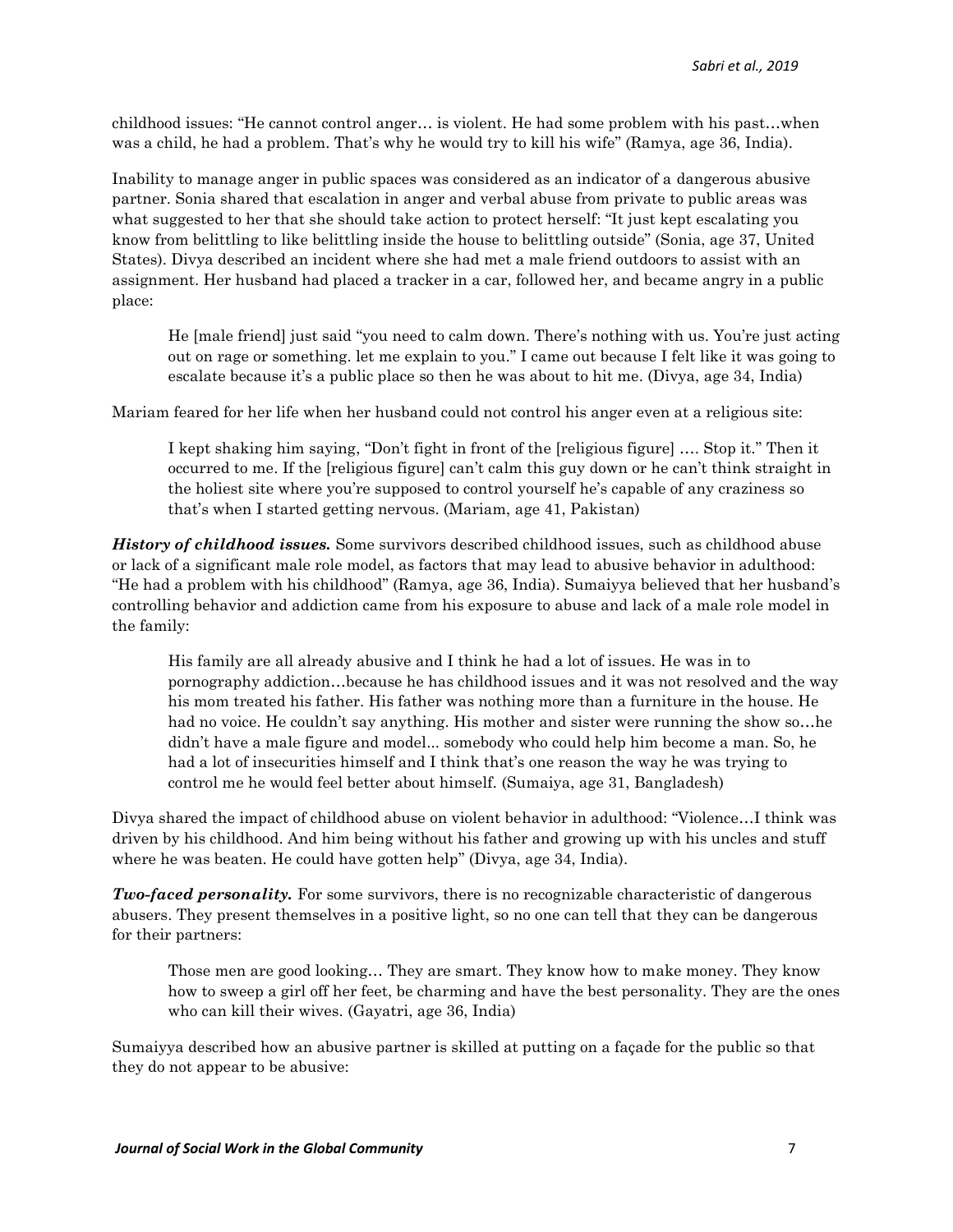They're very charming. They outwardly…you can't tell what they do in the house because outside they are very nice to people and people think you know "How can he even hurt somebody?" so they have to keep that face. Then they're very controlling with their partner. If someone gets into that situation they will see that they're controlling. They will not want others to be in charge. (Sumaiya, age 31, Bangladesh)

*Controlling behaviors.* Some survivors perceived controlling behaviors as characteristics of a dangerous abusive partner, as reflected in the following quotes:

They're control freaks… "If I cannot have you nobody can have you. If you don't listen to me, you don't have right to live." So the control freaks are the ones who end up killing their wives and I would have been killed too… Because that's the whole concept of it that you are a possession of mine. If you don't want to be with me nobody can have you. (Tanvi, age 35, India)

Noor shared that controlling behavior came with the abuser's depression, loneliness and isolation: "It was all about control. He had severe depression. Lonely, isolated, very isolated, very controlling" (Noor, age 33, United States).

Sonia, whose family arranged her marriage to a man 14 years older than her, described the age difference as a power differential:

Obviously he's going to be very controlling. He knows what he's doing. He can manipulate a young child easily. That's just how predators do too with their children, the children that they molest. They manipulate them by building the trust and then they break it. So, he did the same thing. (Sonia, age 37, United States)

*Deviant behavior.* Some survivors described deviant behaviors such as infidelity or use of drugs and alcohol as recognizable signs of a dangerous abusive partner:

If a husband has another woman…and don't want to stay with her…. maybe he will kill her. Or if a wife is bad…. she hangs out with another man and he don't like this. He would then want to kill her. Also, if he …do drugs…and is drunk all the time or when he is drunk and does bad things he can do any dangerous thing. (Wadia, age 48, Bangladesh)

Describing her partner's alcohol problem as a warning sign of danger of severe abuse, Hina mentioned, "He drinks…take drugs or is drunk all the time. He can do anything dangerous" (Hina, unknown age, unknown country).

*Threaten to kill and possessing a weapon.* Other signs of a dangerous abuser were reflected in survivors' stories where they feared for their lives. Many survivors felt in danger when the partner directly threated to kill them or their family: "He threatened to kill me and my family and me… He still says that. He can kill my brother in my country" (Jhumpa, age 40, Bangladesh).

Gayatri indicated that the threat to her life during a minor argument was what led her to leave and seek protection:

It started with a small argument… And I went to the room and locked it…he broke the lock and that's when he threatened to kill me. He said, "I will kill you and bury you where no one will find you." I knew he had a gun in the house. That's when I went to the Family Justice Center and said I need protection. (Gayatri, age 36, India)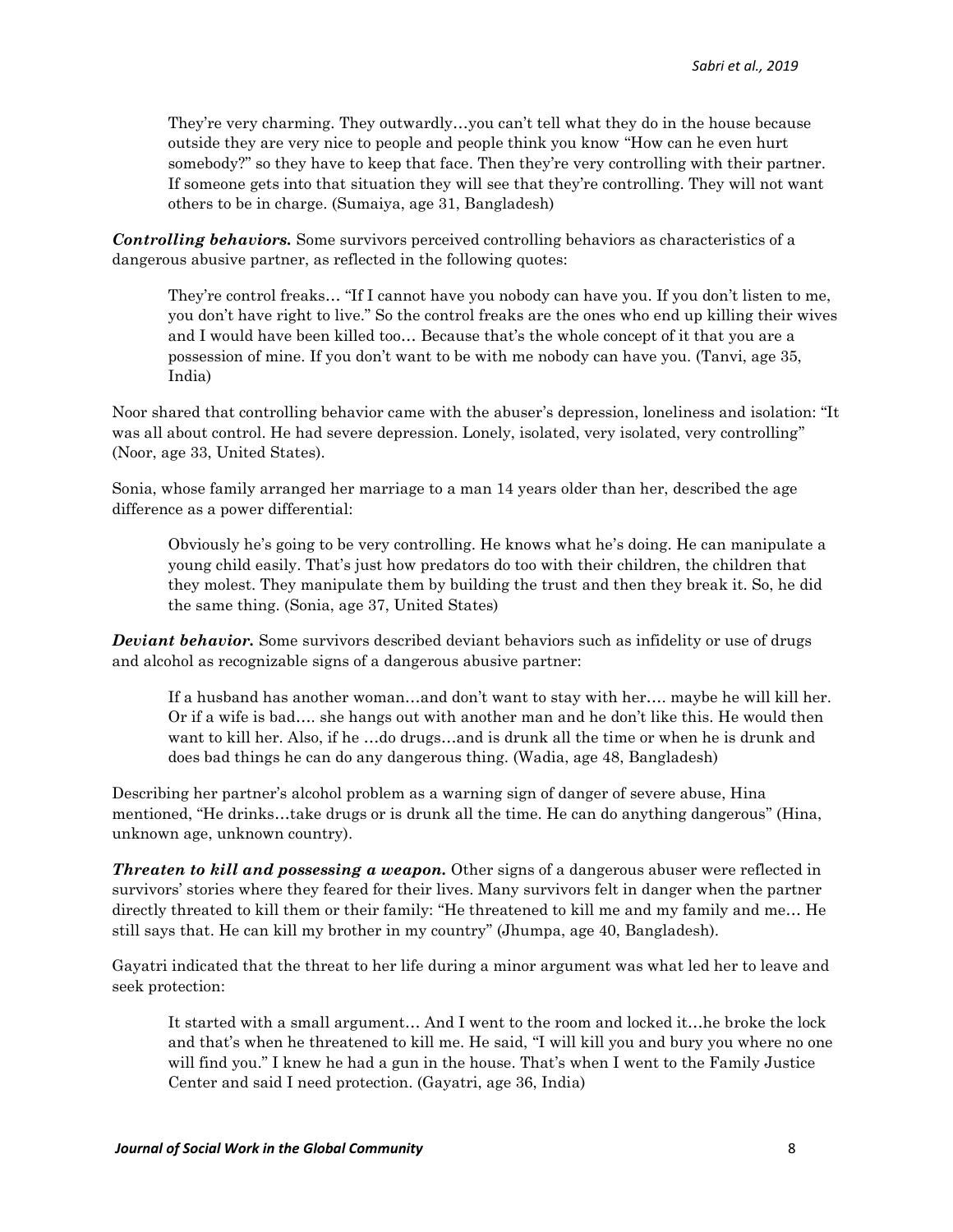Mariam shared that she was most afraid of her partner during a religious pilgrimage. She described how the abuser disappeared for hours and then suddenly appeared and took her to a mountain to commit suicide with her:

He grabbed my hand and he took me out to the mountainous area… he held my hand really tight and squeezed and said, "We have to pray right now that we're going to be together in heaven." I was really freaked out. I was like "Let go of me." He's like, "No. We're going to go to heaven together. We have to do it right now…" Psycho. (Mariam, age 41, Pakistan)

Certain survivors feared weapon use, either due to the knowledge that the partner owns a weapon or because the partner would verbally threaten to use weapons, as indicated by Gayatri: "I knew he had a gun in the house. That's when I went to Family Justice Center and said 'I need protection'" (Gayatri, age 36, India). Fariha feared for her life when her husband accused her of being pregnant with another man's child and threatened to kill her:

I went to the hospital because I had a little stomach ache. [Hospital staff] told me "you are pregnant." So he was really angry. Because before that I went to some relative's house, so he said "Oh you went there. That's why you are pregnant. You have to tell me the truth." I said, "I didn't know that…" He said, "No. You bring the knife. I'm going to cut you if you don't tell me the truth" so then he showed me the knife. So, I got really scared. (Fariha, age 35, Pakistan)

*Severe physical abuse.* The presence of severe physical abuse is one of the distinguishable characteristics of a dangerous abusive relationship. Tanvi shared that most violent incident in her relationship was when she felt she would die:

He kept pushing his thumbs into my neck until… I just could not even speak anymore, and things went totally dark. I couldn't breathe anymore… I realized I am going die and I started kicking him… just fiercely and punching him and so he let me off. That was my wakeup call and that's when I realized that if I die who's going to take care of my son. (Tanvi, age 35, India)

Divya experienced severe physical abuse by her husband in front of her own mother and grandmother after he found her speaking to a male friend in public

He ripped my clothes off, everything, even my undergarments…. When he started to rip my clothes, my grandmother went inside and closed the door and then eventually my mom left too. He dragged me on all three levels of that house with my arm and he poured beer on my head. And then he threw me under a cold shower and put me under an AC vent. (Divya, age 34, India)

She describes that this incident is what prompted her to leave her situation, as she recognized the severity of the issue.

*Stalking.* Some abusers may go to extreme means to track/stalk the survivor, as indicated by Divya, whose husband placed a tracker in her car. Stalking may continue even after the abuser leaves, which prevents the survivor from feeling safe even after leaving the abusive relationship. Another such incident involved an abuser installing spyware into the Mariam's computer to track her whereabouts and actions: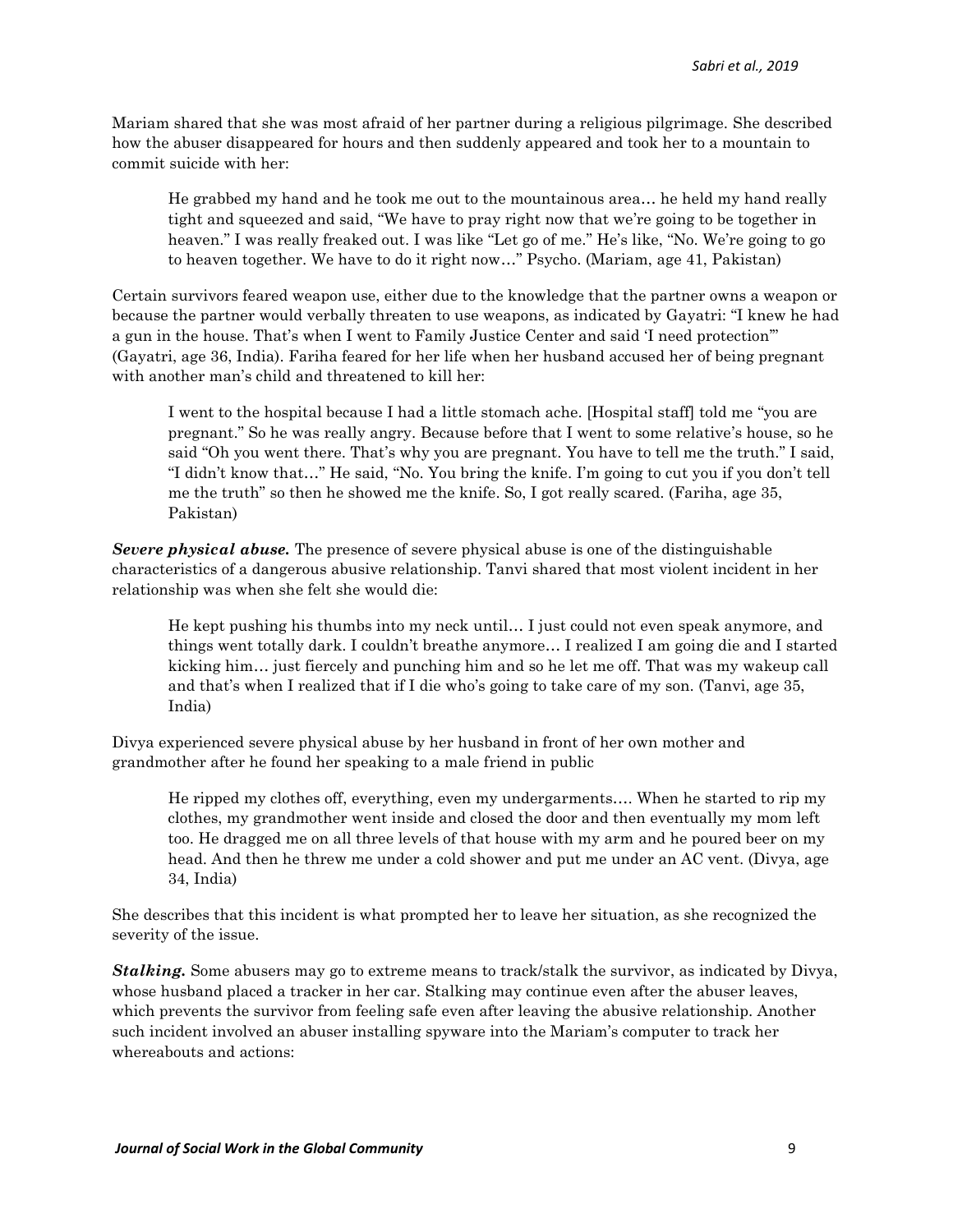Because he had this spyware on my computer he knew where I was going so he says, "I'm coming with you." I said, "There's no need for you to come with me." He was coming to all my work meetings and just standing there. (Mariam, age 41, Pakistan)

*Lack of family support.* Some survivors were in danger due to lack of support from family due to reasons such as family not present in the country or the family not being supportive of the choices the survivor makes. In one such case, lack of support came from both lack of physical presence and lack of emotional support. Sumaiyya's family who lives outside the United States would advise her to remain with her husband: "His family and my family and everybody started pressuring me…. 'You should be with your husband'" (Sumaiya, age 31, Bangladesh).

Divya shared an incident where her own mother hit her in front of her husband for talking with another male. When her husband started hitting her, she left. "She was the first one to hit me. And then after she was done hitting me that's when he took over" (Divya, age 34, India). Because the survivor's mother was not only allowing, but participating in the abuse, she was placed in even greater danger due to lack of family support. At the individual level, survivors shared their perspectives on the need for education and awareness of South Asian immigrant survivors of IPV, and needs to address their fear of losing support, and their mistrust of the system.

#### **Perspectives on Sources of Resilience**

When asked about resources that could protect survivors from future IPV and promote well-being, survivors shared their perspectives on resources in the community (e.g., the legal system, the police, victim service agencies) and how to intervene with South Asian survivors of IPV. The following subthemes are organized at the community and individual levels: At the community level, the subthemes were (a) quality of support from formal sources of help in the community, (b) availability of culturally informed services, and (c) level of support from South Asian immigrant community. At the individual level, the subthemes were (a) education and awareness and (b) personal fears, insecurities, and shame.

## *Community Level*

*Quality* of support from formal sources of help in the community. According to some survivors, the available resources in the community were not helpful. Some survivors were mistrustful of the police and the legal system. Others believed that the system was unfair due to racism and discrimination. For example, Gayatri believed that the government does not help, and there is racism in the system:

There is racism. They don't do their job well. They lose paperwork, or they don't want to answer your calls. I just need help for a short time so that I can get back on my feet and not be on the system. I want to do the best for my son and for me but it's not that I'm going to always be on the system. This system is not a good system. They help the people who really don't need help and the people who really need help never get that help. (Gayatri, age 36, India)

The agencies serving survivors sometimes have staff members who are not helpful or do not know what they are doing or do not care. Two participants had negative perceptions of the shelters. For example,

The system was not very helpful because when I was in the shelter they did not help me with housing. On the contrary I was on top of my case worker letting her know. I heard the state has this domestic violence package where you could apply for it and they give you a certain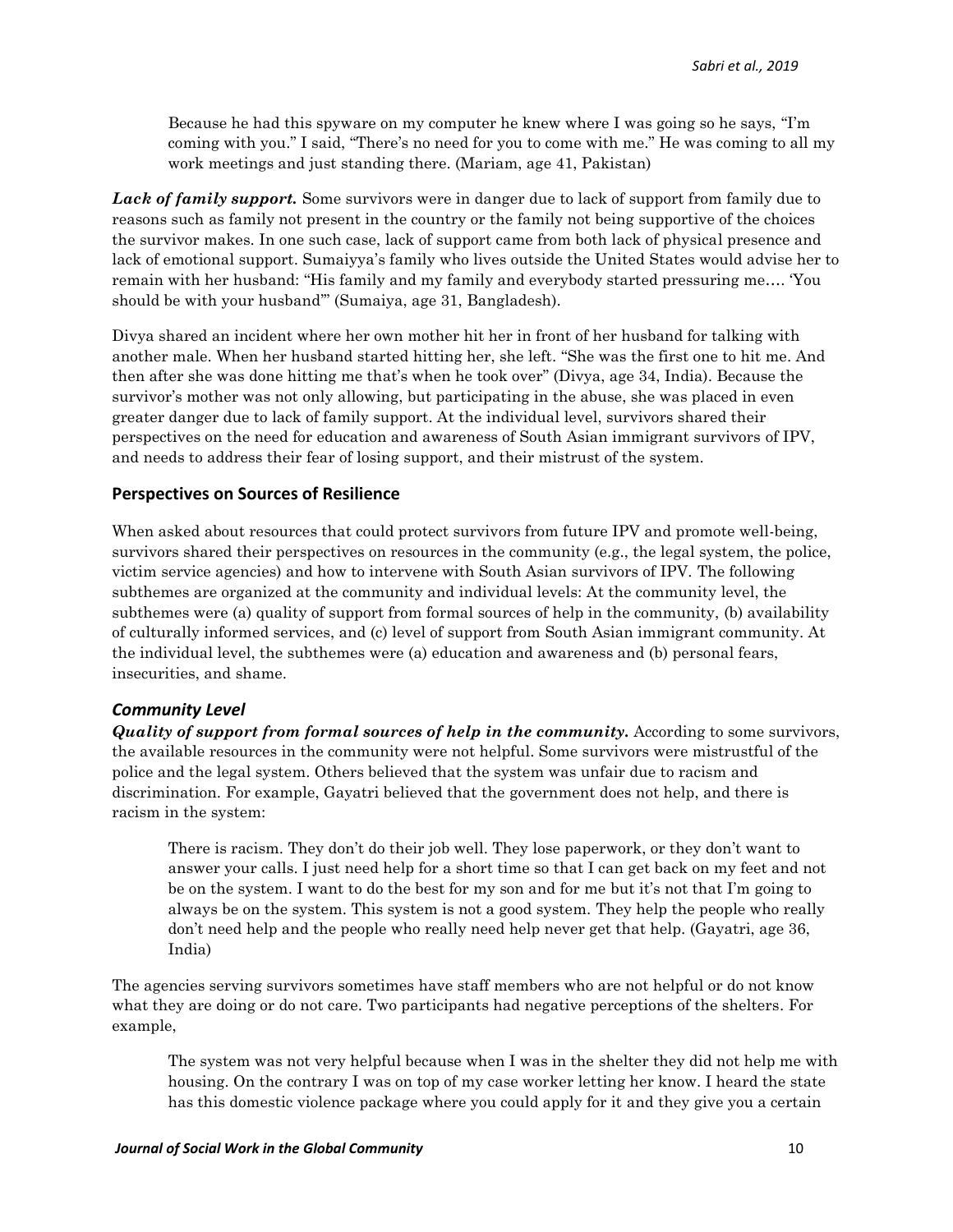amount of money to renew your insurance certificate and you pay for the classes…my case worker was horrible. She didn't help me with anything. Not with food stamps, nothing. I was just so disheartened. I do not even want to be in the system. If I can do it without the system and these people cannot help me I don't need the system. (Gayatri, age 36, India)

Three survivors shared their experiences with domestic violence counseling services. Although one survivor found her therapist helpful, two survivors had negative experiences such as the counselors not providing list of resources or giving the wrong advice. For example,

I found a domestic violence therapist to be absolutely useless because the only advice she gave me "Oh flee. Just pack your stuff and go to the domestic violence shelter and just get out." That's not the bloody solution… That I should get out with my little baby while this jerk stays inside the house, bringing other women and screwing them and having parties while I'm suffering in the domestic violence shelter with my little child. That's not fair. (Tanvi, age 35, India)

The experiences of calling the police varied. Some survivors felt police was helpful, while others had negative perceptions. For instance, Fariha shared that the police did not arrest her husband when she called them: "My husband always got rid of them[police]. They never arrested him" (Fariha, age 35, Pakistan). Sumaiya shared her experience with the police where they preferred not to become involved:

Twice I called them [police] home but I had to go back to them for when I was filing for protective order. They were not very helpful. They just don't want to deal with it. Police say it's between you and husband and they don't want to come and get involved. (Sumaiya, age 31, Bangladesh)

Mistrust of the system led to the notion that asking for help from the police would mean separation from children, which discouraged Fariha from seeking help:

[If she called the police] that would have been more worse. Then I could lose my children… The police once said it's going to be hard for your children to go to the foster home… If you guys fight the judge is going to say to you both...you argue like that. Only one person cannot do this. Sometimes judge is not in a good mood, so you don't want to lose your children. (Fariha, age 35, Pakistan)

Some survivors had positive perceptions of the legal system, particularly due to the ability to obtain a restraining order or protection. Others felt that the system is unfair, insensitive and difficult to navigate, as reflected in the following quote:

I had to jump so many hoops going to court. I just felt there's no compassion or understanding in the court system for people who are going through domestic violence. Legal system is hard anyway but in this situation the person who is being abused is in a very sensitive situation so it's twice harder. (Sumaiya, age 31, Bangladesh)

*Availability of culturally informed services.* The need for culturally specific resources was highlighted by several survivors. According to survivors, while there are resources (e.g., victim service organizations, healthcare services) for non-South Asian or Caucasian IPV survivors in the community, these resources are not catered to the South Asian family dynamics, as described: "I don't think there are any resources in place to focus on just South Asians because our family dynamics are very different from the normal family dynamics" (Anam, age 33, Pakistan).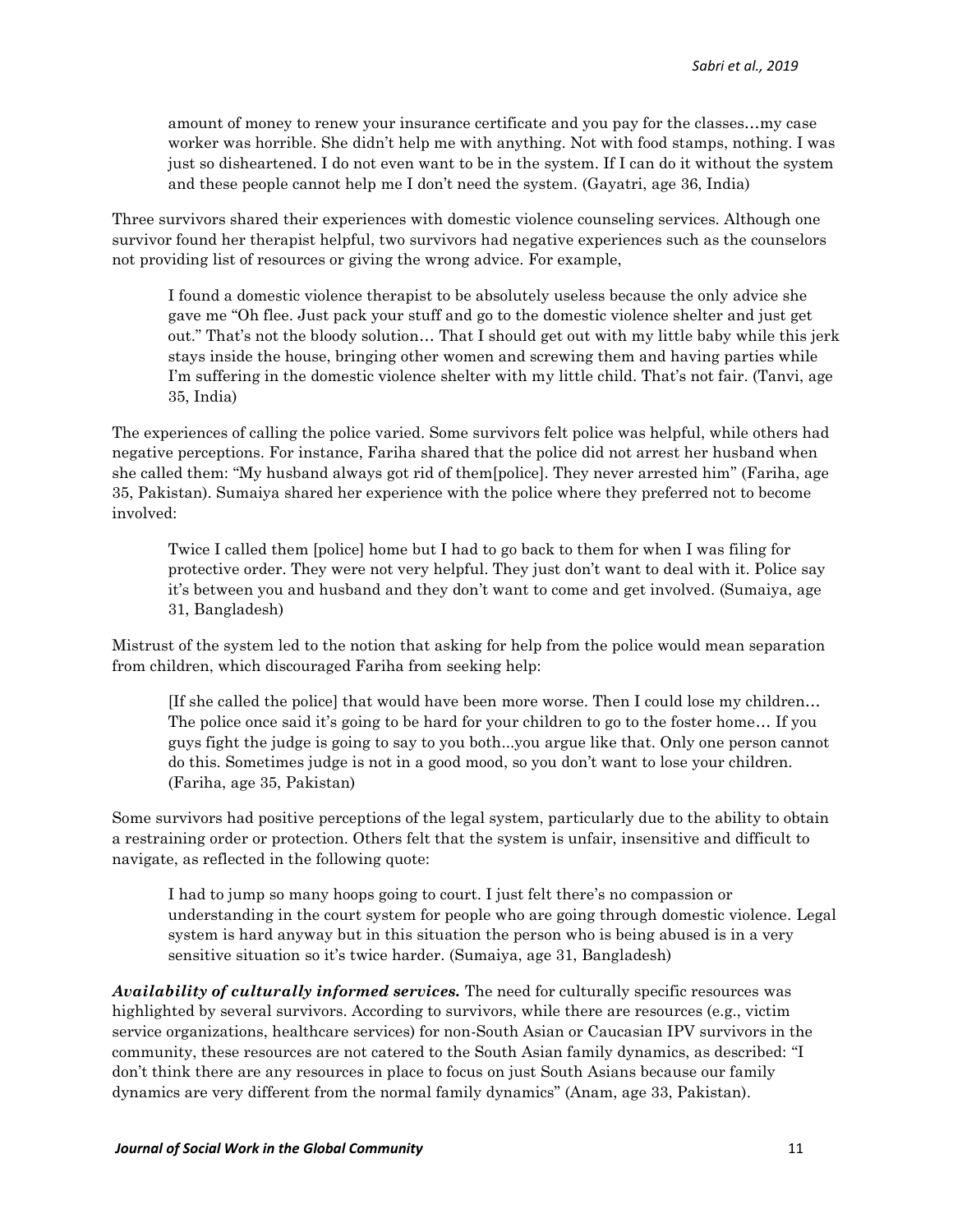The importance of highlighting community as an aspect of cultural sensitivity in serving South Asian survivors was highlighted in the following quote:

We don't have extended families or neighborhoods where we can talk about these things. [People from U.S. majority culture] will tell you anything is possible in your life. We know that's not true. It goes against our cultural or religious values, it's going to harm us later on. (Divya, age 34, India)

It was suggested that to improve reach and allow the survivor to feel safe, resources should be present in religious areas:

We should have some help in religious places—either church, a mosque or a temple. Especially for our community that's one place women feel safe- can maybe express themselves and the husbands will let them go there because if they're in a domestic abuse case they won't have access to anything else. They won't let them go to markets or anywhere else by themselves and they won't let them have friends. (Sumaiya, age 31, Bangladesh)

Divya felt that the need for cultural specificity expands to healthcare resources as well:

When you go to a doctor they take your child and they put on the chart... who is that for? Which demographic? It's for Caucasians. It doesn't apply to Asians. It doesn't apply to South Asians. It doesn't apply to African Americans at all. It's for a certain demographic. You cannot generalize it. People come from different backgrounds. They have their differences even if they are grown up in this country. (Divya, age 34, India)

*Level of support from the South Asian immigrant community.* The support from one's own community can be an important safety resource. However, two survivors discussed lack of support from the South Asian immigrant community which served as a barrier to receiving help:

I'm very sad of our community. I found out about a support group my friend started…. women in same situation together in a little group… get to know each other. I found out from the group that women are always under attack from men in our community because they feel that these types of groups are encouraging women to break their marriages. (Mariam, age 41, Pakistan)

Gayatri shared,

Actually, community can play a big role but in America the community does not really care. You know the community should come together and say ok, you know what? If she doesn't have a place to stay and she has kids why don't you help. Well, first of all you cannot trust people here. (Gayatri, age 36, India)

#### *Individual Level*

*Education/awareness.* Many survivors highlighted the need to educate South Asian immigrant women on their rights and available resources for survivors, particularly to help them navigate the legal system, as reflected in the following quote:

In the court system it would help if they had somebody helping the victims who come there for protective order or filing any of those documents and going through the system. It's really hard when you don't know such stuff… (Sumaiya, age 31, Bangladesh)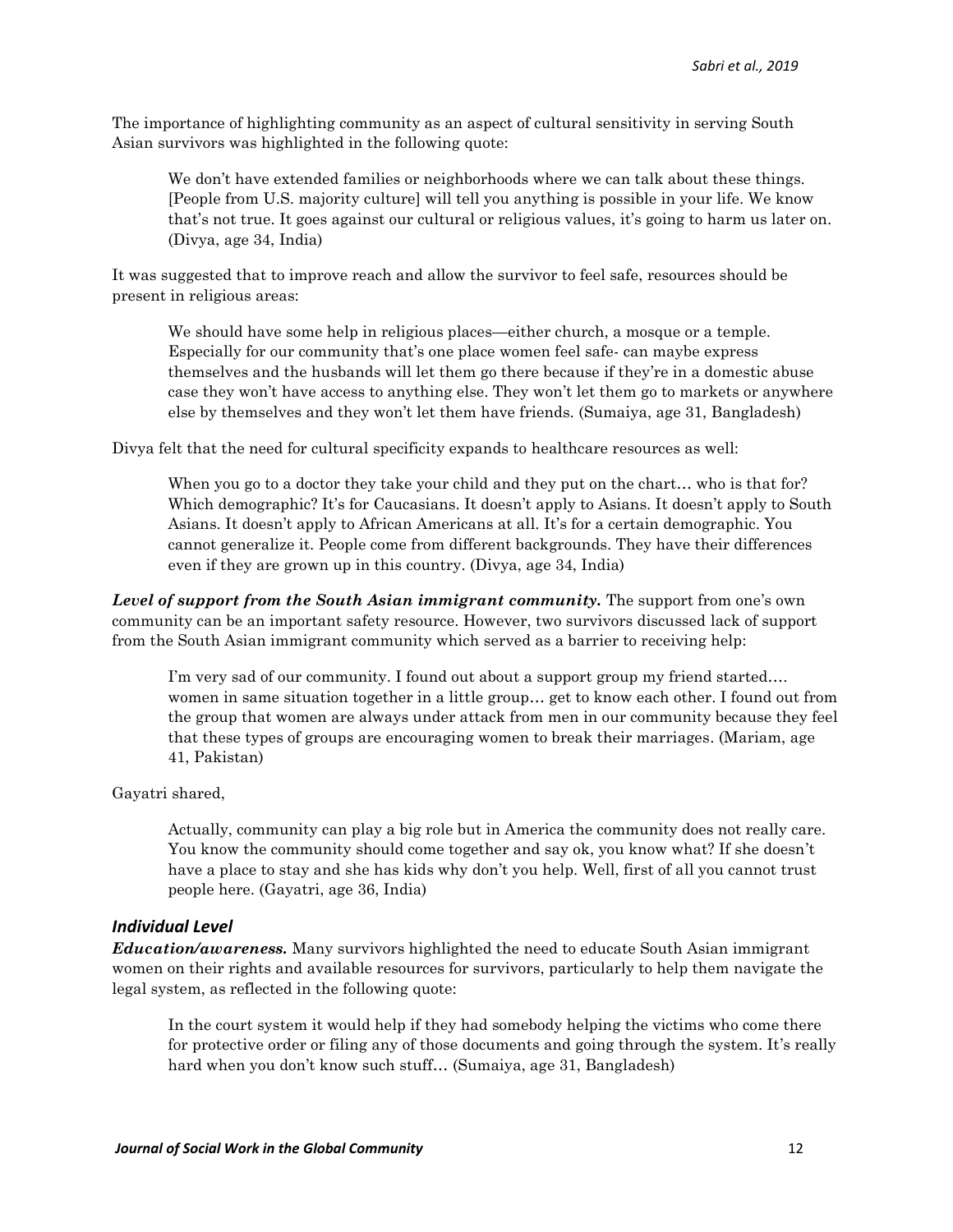Tanvi shared the need for education as well as additional support by making survivors feel secure:

It's basic education for women that's missing. Educated women like me don't know their rights…The person who is going through domestic violence is mentally clouded, so someone has to be able to show them, give them the clarity of thinking. Someone should be able to make them feel secure that you are not alone. There are so many things available to you. You're not all by yourself. (Tanvi, age 35, India)

Mariam emphasized the importance of educating women about their legal rights and measures for protection:

Women are not aware of their legal rights so they're clueless and afraid. I think if we had organizations where you can be informed of your legal rights and given protection right away. For, instance I was on the board of the women's center which is the largest non-profit in the area that serves women and if something happened to a friend of mine or somebody I would say go to the women's center because they are aware of state law. They can represent you right away. (Mariam, age 41, Pakistan)

Education can also translate to knowing how to navigate the internet and find needed resources (e.g., location of churches), as described by Tanvi:

Google is the biggest thing. Just Google what resources are available to me. Reach out to people because not everybody wants to be helpful but there are a lot of people who are helpful and especially the churches. I started going to the church because of this and they are my family now. The amount of help you can get through the churches is tremendous, emotionally, physically… (Tanvi, age 35, India)

*Personal fears, insecurities, and shame.* Several survivors were fearful of seeking help, as they felt they would lose financial security or other forms of support that a partner would provide. The biggest concerns for three survivors were child support, financial support for childcare, housing to get away from the abuser, job placement and ability to pursue work or education. For instance, Tanvi preferred to endure violence than to lose financial security:

Outcome [of going through the legal system] is he can lose his job. And then you will have no support, no medical health insurance. Basically, you'll have to go look for a job and you may not even have a home. So, all those scary thoughts like not only losing your husband, also losing everything else that comes with him… That's the scary part… I would rather be getting slapped around a little bit. (Tanvi, age 35, India)

However, Sonia shared that while she feared losing financial security initially, physical safety and security for her and her children were more important:

If I ever called the police he would never be able to get work again and then we would definitely be suffering financially. But now I look back at it and the way he was behaving towards me and the kids where he left us with nothing and my kids are like almost charity cases I feel like I should have. (Sonia, age 37, United States)

Three survivors did not seek help from police because of fear of their partner getting into trouble or because of shame or embarrassment, as described by Hina: "I don't want to get him into trouble… If police came, it could have caused trouble. I don't like people to know what's going on in my family" (Hina, unknown age, unknown country). Tanvi did not want her neighbors to know her personal family matters: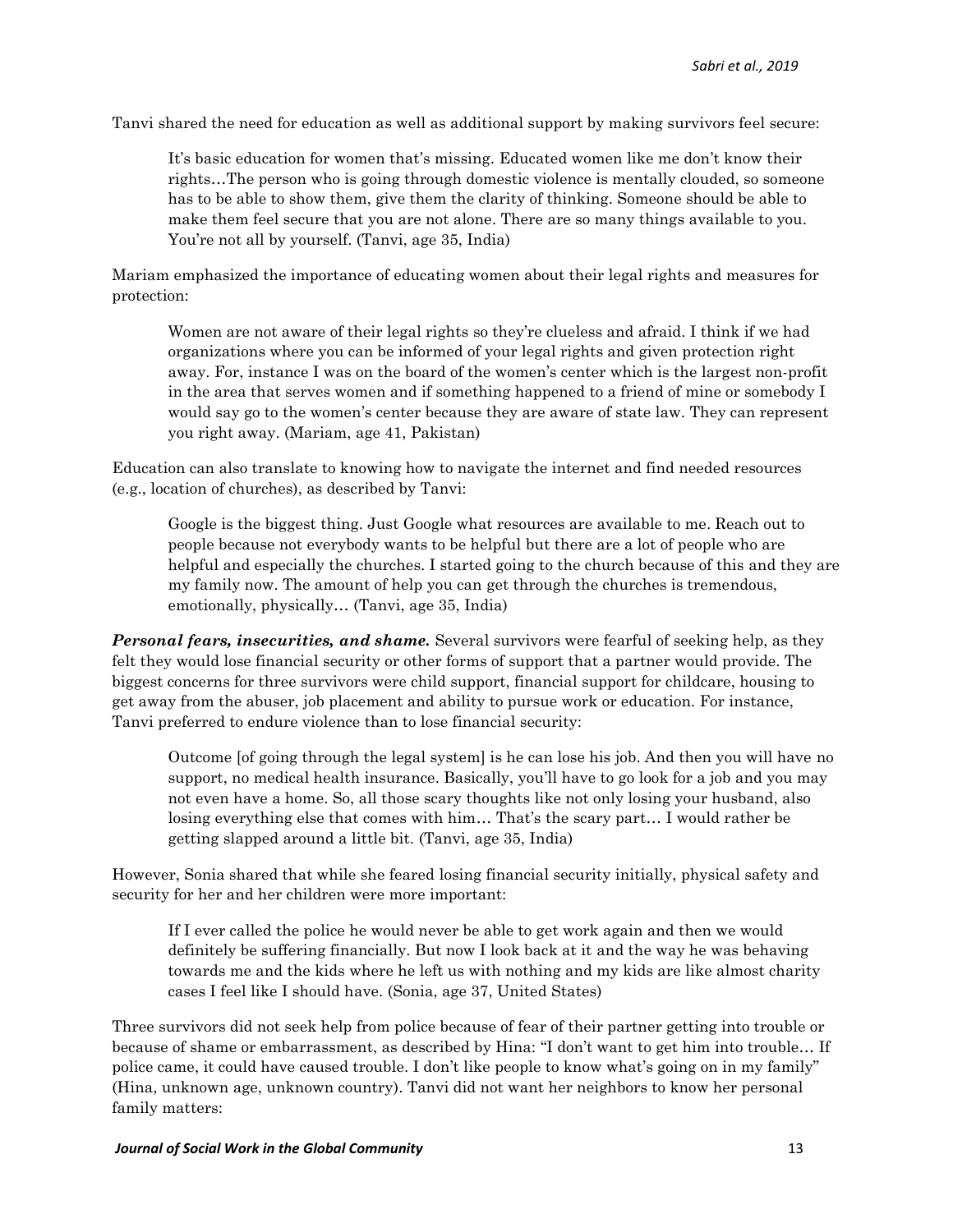We don't want our neighbors to see the cops coming to our house. We don't want people to know that something wrong is going on. It's very embarrassing for the police to come to your door with those blinking lights. It's very embarrassing. (Tanvi, age 35, India)

### **Discussion**

Using triple jeopardy and resiliency frameworks, that have been used with South Asian immigrant survivors of domestic violence (Ahmad et al., 2013), this study examined South Asian immigrant women's danger in familial relationships and sources of resilience that could protect their safety and well-being, as an immigrant in the United States. Women shared their perspectives on characteristics of dangerous abusive partners and "red flags" in relationships in which women can experience severe violence or a homicide in the future. Further, women shared their perspectives on sources of resilience among South Asian immigrant survivors of IPV. In this study, except for twofaced personality of the partner and lack of family support due to patriarchal cultural norms, some similarities were found in identified risk factors in the existing literature on IPV or IPH in other groups of women in the US. For instance, partner's controlling tactics, anger management issues, and history of childhood issues are reported as risk factors for IPV in prior research (Aldarondo & Castro-Fernandez, 2011). Threats to kill and threats with a weapon have also been identified as risk factors for IPV/IPH among other groups of immigrants (Messing, Amanor-Boadu, Cavanaugh, Glass, Campbell, 2013). At times, violence escalation made women realize that this may lead to more harm and so their safety strategy included locking themselves in a room or calling the police. In abusive relationships, women live under a constant threat of danger, powerlessness, or lack of control (Jun, Rich-Edwards, Boynton-Jarrett, & Wright, 2008), which increases their vulnerability of experiencing more severe IPV.

Recent separation from an abusive partner (a risk factor for IPH in the existing literature; Campbell, 2007) was not perceived as a risk factor in our sample. Additional large-scale study, however, is needed to examine role of separation on risk for future IPV among South Asian women. While some South Asian men may become more abusive during separation or divorce, the problem of abandonment by South Asian spouses prevail in South Asian communities. Most women in this study were separated from their partners at the time of the interview and they did not perceive this to be a risk factor. Abandonment is very unique to the South Asian culture, and with more global marriages, transnational abandonment is becoming more common. Due to gender-blind policy frameworks, structural inequalities and lack of global, intercountry legal mechanisms for women to get justice, they are being discarded and treated as disposable commodities (Anitha, Yalamarty, & Roy, 2018). Another unique finding in our study was the survivors' beliefs of an abuser with a twofaced personality (a sign of emotional abuse) being dangerous. It is difficult to impossible to predict who might be abusive to a partner or seriously hurt her in the future. Future research is needed to examine the impact of such personality characteristics of abusers on women's risk for IPV. Incorporating abusers' unstable personality traits and behaviors in IPV risk assessments can identify women who might be in dangerous abusive relationships.

The literature on risk factors for homicide among South Asian women in the United States is very scant. Most studies done so far on the risk factors for homicide in the United States were primarily based on racial/ethnic groups other than South Asians (e.g., Campbell et al., 2003; Messing et al., 2013). Research shows abused women often tend to underestimate their risk of harm from their abusive partners (Campbell, 2007). Therefore, additional research is needed on risk factors of IPH among diverse groups to identify at risk women for early interventions. Further, practitioners need to attend to some culturally specific risk factors identified in this study (e.g., lack of family support) and existing literature on intimate partner homicides and severe IPV in the South Asian region (e.g.,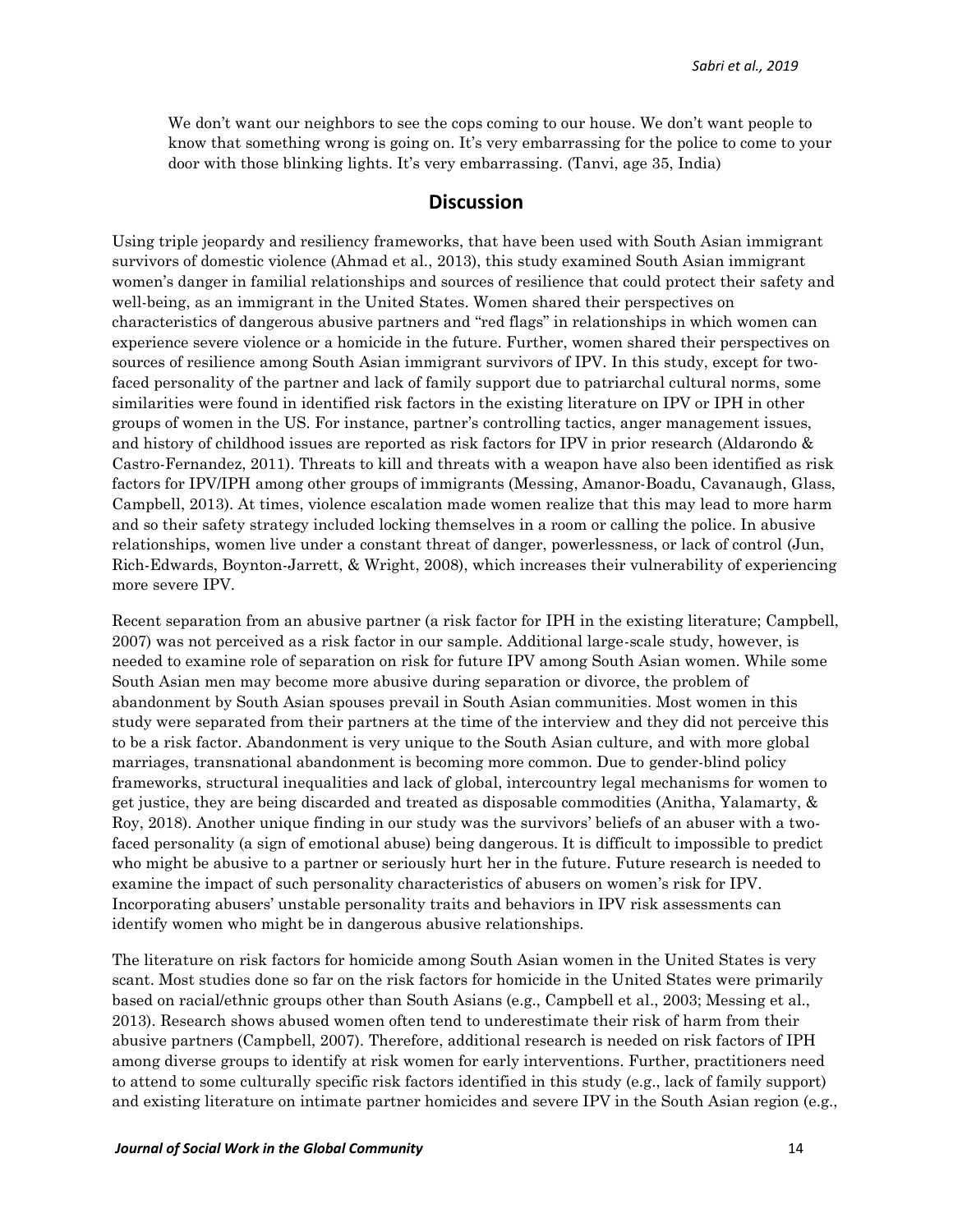Sabri et al., 2015; Sabri, Renner, Stockman, Mittal, & Decker, 2014). These culturally specific risk factors include dowry demands, adherence to patriarchal cultural norms, lack of family support, and low status of women in abusive relationships (Sabri, 2014).

Perceptions of sources of resilience varied in our sample of women survivors of IPV. Women expressed rampant racism and lack of compassion in the legal system. This is in line with research with other South Asian women and their experiences in accessing the legal system in the United States (Jordan & Bhandari, 2016; Abraham, 1998). Women were reluctant to call the police for fear of their children being taken away. Further, women expressed lack of knowledge about their rights and highlighted the need for culturally competent services that understand South Asian family dynamics to deal with IPV.

#### **Implications for Practice**

Our study, therefore, highlights the need for culturally informed services and community education to generate awareness about available services among South Asian survivors of IPV. These include domestic violence services, legal assistance and network of South Asian women's organizations (e.g., Sakhi for South Asian Women, 2017). It is important to sensitize the mainstream domestic violence and other service providers on the unique needs of South Asian survivors. Further, community education and awareness is needed to reduce the stigma of leaving an abusive relationship.

The limitation of this study is that data was collected from a small group of immigrant women survivors of IPV from selected South Asian countries, and therefore, the findings may not be generalizable to all South Asian immigrant survivors of IPV in the United States. It is also important to note that South Asian culture is not monolithic with regard to culture as well as religious practices, and the current sample differed with age, years of stay in the United States, which made their stories unique. Studies with a larger South Asian sample are required to be able to generalize the findings. Despite the mentioned limitation, a strength of this study is the inclusion of immigrant survivors from multiple South Asian regions, highlighting the service needs of women in dangerous abusive relationships.

## **References**

- Abraham, M. (1998). Speaking the unspeakable: Marital violence against South Asian immigrant women in the United States*. Indian Journal of Gender Studies, 5*, 215–241.
- Abraham, M. (2000). Speaking the unspeakable: Marital violence among South Asian immigrants in the United States. New Brunswick, NJ: Rutgers University Press.
- Adam, N. M., & Schewe, P. A. (2007). A multilevel framework exploring domestic violence against immigrant Indian and Pakistani women in the United States. *Journal of Muslim Mental Health, 2*, 5–20.
- Ahmad, F., Driver, N., McNally, M., & Stewart, D. E. (2009). ''Why doesn't she seek help for partner abuse?'' An exploratory study with South Asian immigrant women. *Social Science Medicine, 69*, 613–622.
- Ahmad, F., Rai, N., Petrovic, B., Erickson P. E., & Stewart D. E. (2013). Resilience and resources among South Asian immigrant women as survivors of partner violence. *Journal of Immigrant Minority Health, 15*, 1057–1064. doi:10.1007/s10903-013-9836-2
- Ahmad, F., Riaz, S., Barata, P., & Stewart, D. (2004). Patriarchal beliefs and perceptions of abuse among South Asian immigrant women. *Violence Against Women, 10*, 262–282.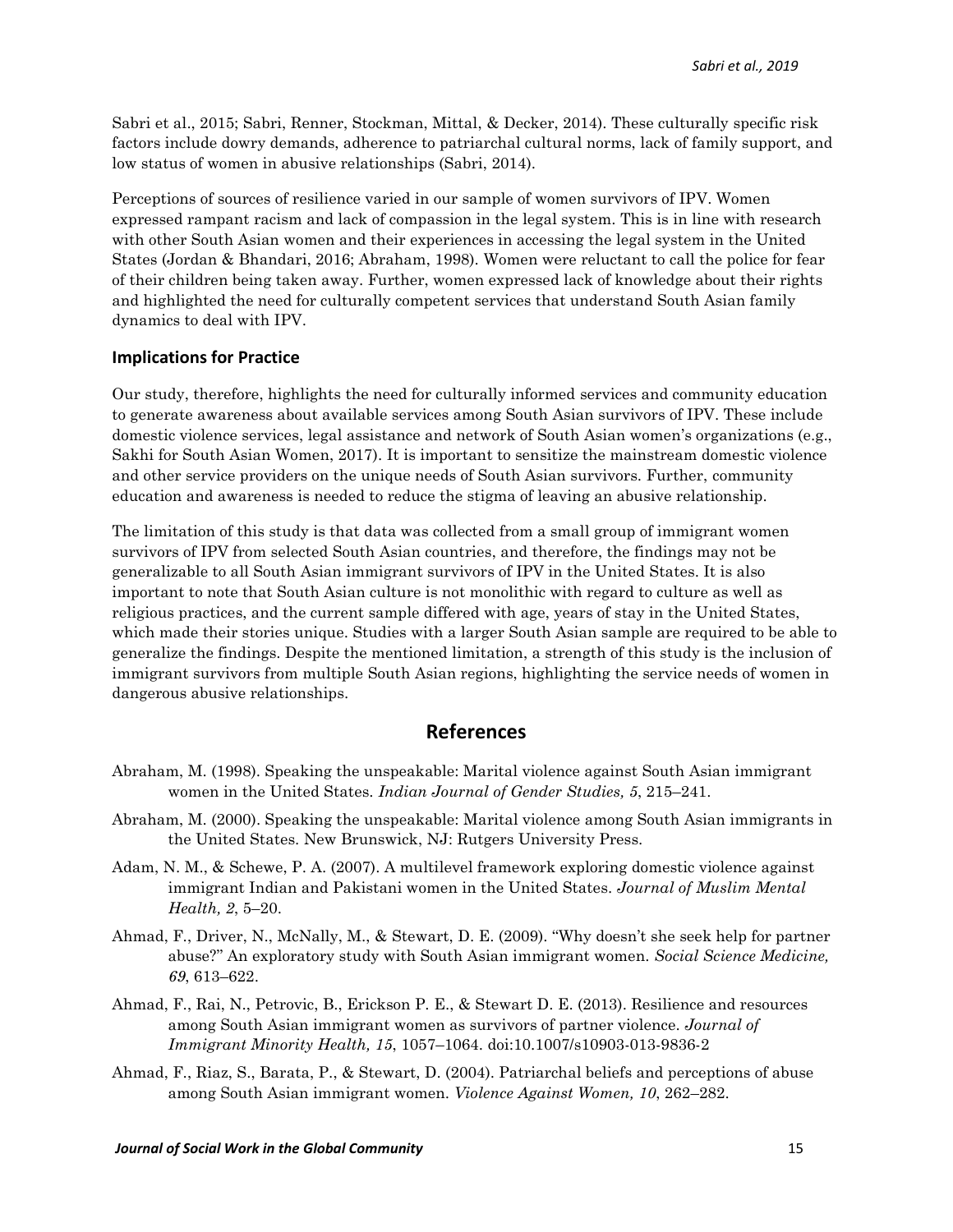- Aldarondo, E., & Castro-Fernandez, M. (2011) Risk and protective factors for domestic violence perpetration. In J. White, M. P. Koss, A. E. Kazdin (Eds.), *Violence against women and children. Volume 1: Mapping the terrain* (pp 221–241). Washington, DC: American Psychological Association.
- Anitha, S., Yalamarty, H., & Roy, A. (2018) Changing nature and emerging patterns of domestic violence in global contexts: Dowry abuse and the transnational abandonment of wives in India. *Women Studies International Forum*, *69,* 67–75.
- Ayyub, R. (2000). Domestic violence in the South Asian Muslim immigrant population in the United States. *Journal of Social Distress Homeless*, *9*, 237–248.
- Bhandari S. (2018). South Asian domestic violence and karma. In M. Guggisberg & J. Henricksen (Eds.), *Violence against women in the 21st century: Challenges and future directions* (pp. 57– 85). New York, NY: Nova.
- Bhandari, S., & Sabri, B. (2018). Patterns of abuse among South Asian women experiencing domestic violence in the United States. *International Social Work*. Advance online publication. doi:10.1177/0020872818767250
- Bhattacharjee, A. (1992). The habit of ex-nomination: Nation, woman, and the Indian immigrant bourgeoisie. *Public Culture, 5*, 19–44. doi: 10.1215/08992363-5-1-19
- Bloor, M., Frankland, J., Thomas, M., & Robson, K. (2001). *Focus groups in social research.* London, United Kingdom: Sage.
- Braun, V., & Clarke, V. (2006). Using thematic analysis in psychology. *Qualitative Research in Psychology*, *3*, 77–101.
- Campbell, J. C. (2007). *Assessing dangerousness: Violence by batterers and child abusers*. New York, NY: Springer.
- Campbell, J. C., Webster, D. W., & Glass, N. (2009). The danger assessment: Validation of a lethality risk assessment instrument for intimate partner femicide. *Journal of Interpersonal Violence, 24*, 653–674.
- Campbell, J. C., Webster, D., Koziol-McLain, J., Block, C., Campbell, D., Curry, M.A., *. . .* Laughon, K. (2003). Risk factors for femicide in abusive relationships: Results from a multisite case control study. *American Journal of Public Health, 93*, 1089–1097.
- Creswell, J. W., & Miller, D. L. (2000). Determining validity in qualitative inquiry. *Theory Into Practice, 39*, 124–130.
- Dasgupta, S. D. (2000). Charting the course: An overview of domestic violence in the South Asian community in the United States. *Journal of Social Distress & the Homeless, 9*, 173–185.
- Dasgupta, S., & Warrier, S. (1996). In the footsteps of "Arundhati": Asian Indian women's experience of domestic violence in the United States. *Violence Against Women*, *2*, 238–259.
- Devries, K. M., Mak, J. Y. T., Garcia-Moreno, C., Petzold, M., Child, J. C., Falder, G., . . . Watts, C. H. (2013). The global prevalence of intimate partner violence against women. *Science, 340*, 1527–1528.
- Frye, V., Hosein, V., Waltermaurer, E., Blanfy, S., & Wilt, S. (2005). Femicide in New York City 1990 to 1999. *Homicide Studies, 9*, 204–228.
- Garcia-Moreno, C., Jansen, H. A. F. M., Ellsberg, M., Heise, L., & Watts, C. (2005). *WHO multicountry study on women's health and domestic violence against women*. Retrieved from http://www.who.int/gender/violence/who\_multicountry\_study/en/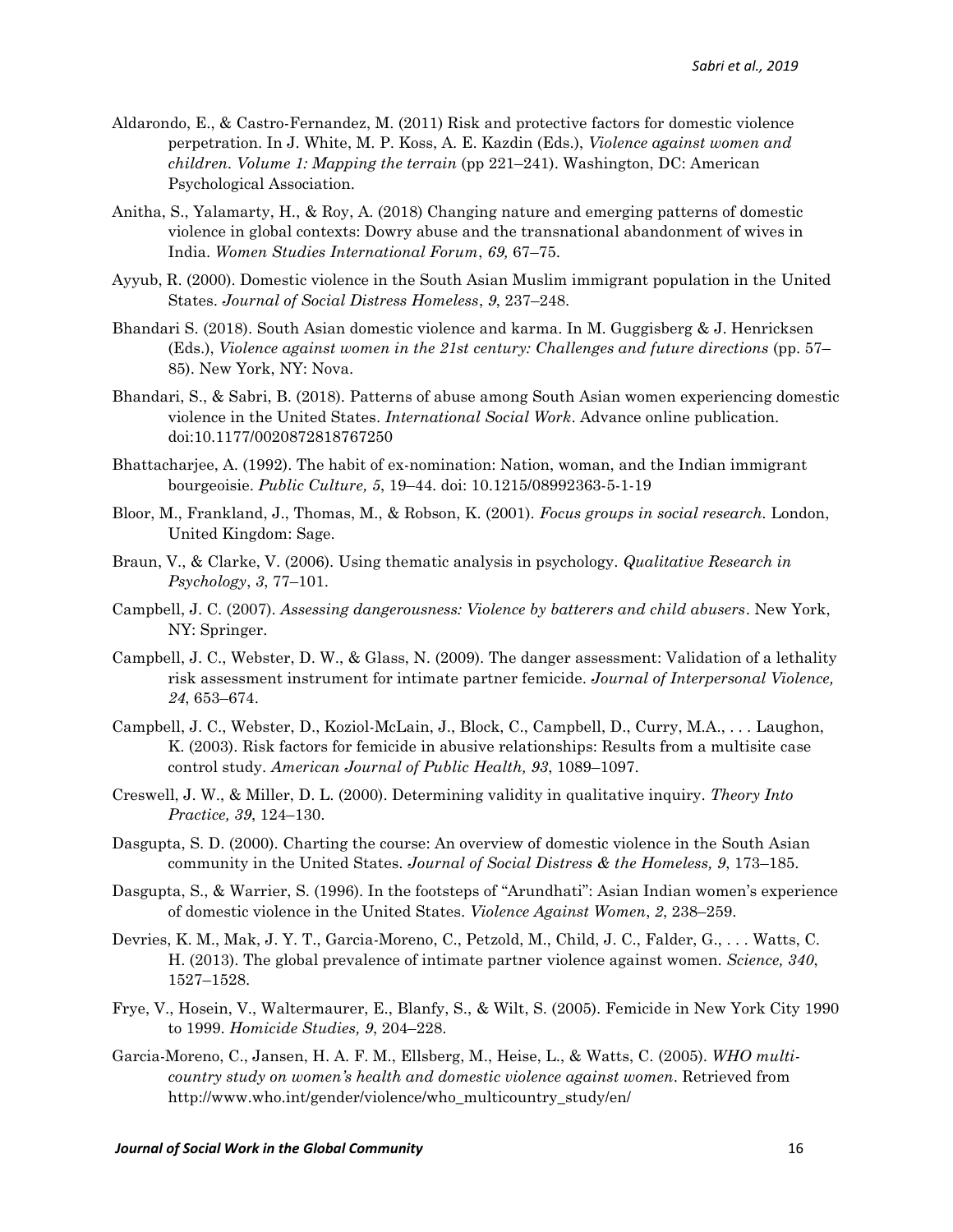- George, U., & Ramkissoon, S. (1998). Race, gender and class: interlocking oppressions in the lives of South Asian women in Canada. *Affilia*, *13*, 102–119.
- Grewal, S., Bottorff, J. L., & Hilton, A. B. (2005). The influence of family on immigrant South Asian women's health. *Journal of Family Nursing*, *11*, 242–263.
- Hagaman, A. K., & Wutich, A. (2017). How many interviews are enough to identify metathemes in multisite and cross-cultural research? Another perspective on Guest, Bunce, and Johnson's (2006) landmark study. *Field Methods, 29*, 23–41.
- Jordan, A., & Bhandari, S. (2016). Lived experiences of South Asian women facing domestic violence in the United States. *Journal of Ethnic and Cultural Diversity in Social Work, 25*, 227–246.
- [Jun, H. J.](https://www.ncbi.nlm.nih.gov/pubmed/?term=Jun%20HJ%5BAuthor%5D&cauthor=true&cauthor_uid=17600272), [Rich-Edwards, J.](https://www.ncbi.nlm.nih.gov/pubmed/?term=Rich-Edwards%20JW%5BAuthor%5D&cauthor=true&cauthor_uid=17600272) W., [Boynton-Jarrett, R.](https://www.ncbi.nlm.nih.gov/pubmed/?term=Boynton-Jarrett%20R%5BAuthor%5D&cauthor=true&cauthor_uid=17600272), & [Wright, R.](https://www.ncbi.nlm.nih.gov/pubmed/?term=Wright%20RJ%5BAuthor%5D&cauthor=true&cauthor_uid=17600272) J. (2008). Intimate partner violence and cigarette smoking: Association between smoking risk and psychological abuse with and without co-occurrence of physical and sexual abuse. *American Journal of Public health, 98*, 527–535.
- Kallivayalil, D. (2004). Gender and cultural socialization in Indian immigrant families in the United States. *Feminism & Psychology, 14*, 535–559.
- MacKinnon, C. A. (1983). Feminism, Marxism, method, and the state: Toward feminist jurisprudence. *Signs, 8,* 653–658.
- Mahapatra, N. (2012). South Asian women in the U.S. and their experience of domestic violence. *Journal of Family Violence*, *27,* 381–390.
- Messing, J. T., Amanor-Boadu, Y., Cavanaugh, C. E., Glass, N. E., & Campbell, J. C. (2013). Culturally competent intimate partner violence risk assessment: Adapting the Danger Assessment for immigrant women. *Social Work Research, 37*, 263–275.
- Pew Research Center. (2012). Retrieved February 14, 2018 from http://assets.pewresearch.org/wpcontent/uploads/sites/11/2012/12/ globalReligion-tables.pdf.
- Pew Research Center. (2017). *Key facts about Asian Americans, a diverse and growing population.*  Retrieved from [http://www.pewresearch.org/fact-tank/2017/09/08/key-facts-about-asian](http://www.pewresearch.org/fact-tank/2017/09/08/key-facts-about-asian-americans/)[americans/](http://www.pewresearch.org/fact-tank/2017/09/08/key-facts-about-asian-americans/)
- PreVAiL: Preventing Violence Across the Lifespan Research Network. (n.d). *Themes (I, II, III).*  Retrieved from<http://prevailresearch.ca/our-research/themes-i-ii-iii/>
- Raj, A., & Silverman, J. G (2002). Intimate partner violence against South Asian women in greater Boston. *Journal of American Medical Women's Association, 57*, 111–114.
- Raj, A., Silverman, J., McCleary-Sills, J., & Liu, R. (2005). Immigration policies increase South Asian immigrant women's vulnerability to intimate partner violence. *Journal of American Medical Women's Association*, *60*, 26–32.
- Ross, T. (2012). *A survival guide for health research methods*. Berkshire, United Kingdom: Open University Press.
- Sabri, B. (2014). Domestic violence among South Asian women: An ecological perspective. In M. Taylor & J. A. Pooley (Eds), *Overcoming domestic violence: Creating a dialogue around vulnerable populations.* New York, NY: Nova Science.
- Sabri, B., Campbell, J. C., & Dabby, F. C. (2016) Gender differences in intimate partner homicides among ethnic sub-groups of Asians. *Violence Against Women, 22*, 432–453.